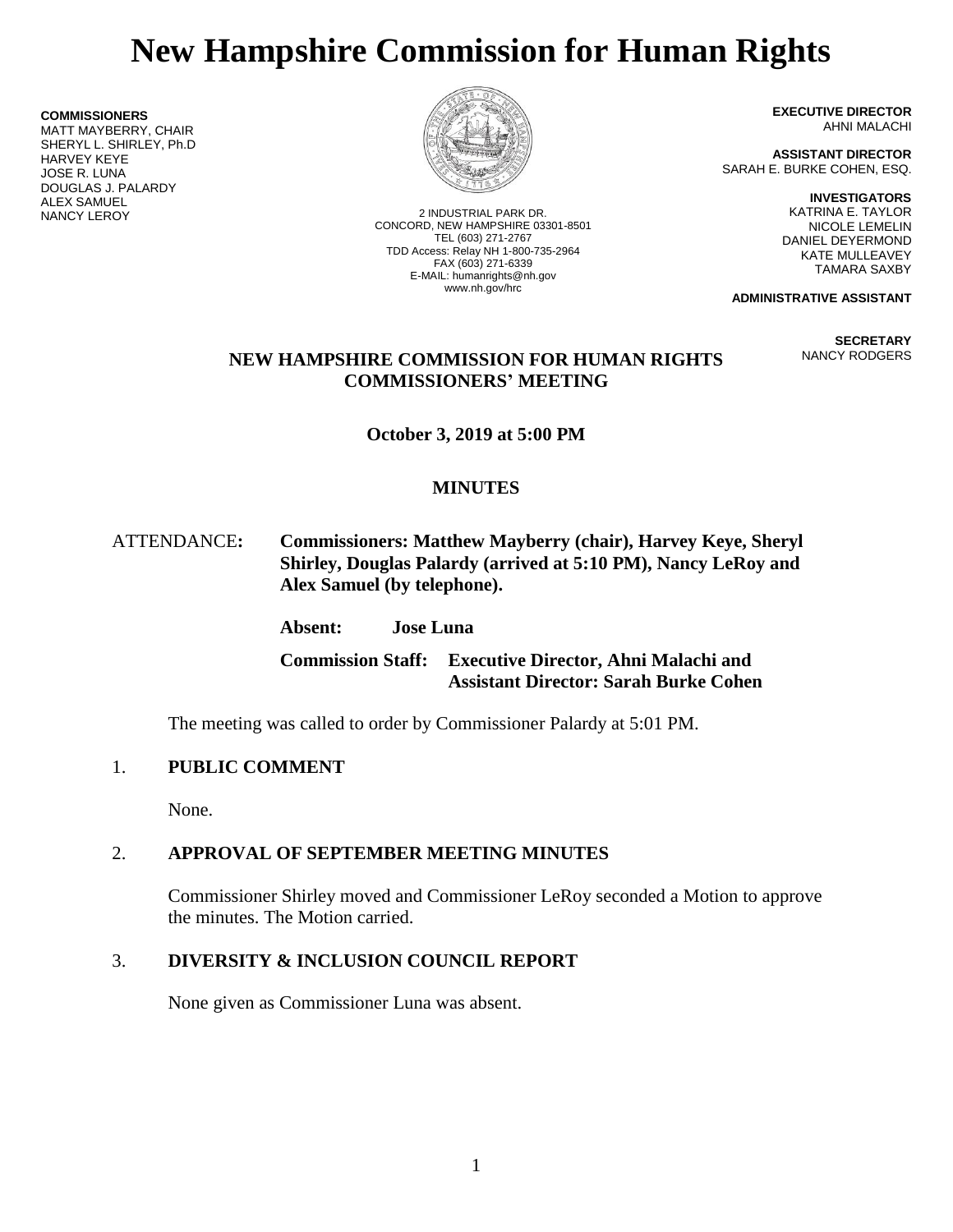#### 4. **OFFICE UPDATES**

**FHIP/FHAP (HUD) CONFERENCE**: Director Malachi reported on her attendance to this conference. Director Malachi explained to the Commissioners that NHCHR had been invited to participate in this conference by Greg Carson even though NHCHR is not a FHAP. Director Malachi said she learned a great deal of information from the conference and was able to network with multiple agencies and HUD staff, including the HUD Assistant Secretary for Fair Housing & Equal Opportunity, Anna Maria Farías. Director Malachi reported that Assistant Secretary Farías is very excited that NHCHR will work toward becoming substantially equivalent and offered support towards this end.

Director Malachi stated Assistant Attorney General Perlow and she met with HUD representatives and received information on key areas that will need to be revised both in our statute and rules for us to move forward with substantial equivalence. Director Malachi and AAG Perlow will work on getting this information formatted for review by the Commissioners and advice on how to proceed.

**IMPLEMENTATION OF SB263**: SB263 became effective on September 17, 2019. Director Malachi and AAG Perlow met with General Counsel for NH DOE, Diane Fenton. It was an introductory meeting to begin discussions on how NHCHR and NHDOE will work together to ensure the effective enforcement of SB263 while still ensuring all other laws over which NHDOE has jurisdiction are enforced. Director Malachi, AAG Perlow and Attorney Fenton decided further meetings would be prudent and possibly a monthly or quarterly meeting would be best. Commissioner LeRoy inquired if meetings should be more regular than quarterly. Director Malachi replied likely there will be more regular meetings and the frequency of meetings will be on a case by case basis. Director Malachi also explained that the NHCHR and NHDOE will likely enter into a Memorandum of Understanding relative to sharing information and case work. Once it has been drafted, Director Malachi will present it to the Commissioners. Director Malachi also discussed the meeting held on September 30, 2019 that included Commissioners Mayberry and Samuel, Assistant Director Burke Cohen, AG MacDonald, AAG Perlow, AAG of the Civil Rights Unit, Liz Lahey and herself. This meeting was also an introductory conversation relative to the implementation of SB263 and how NHCHR, NHDOE and NHDOJ will interact in the enforcement of the law. Director Malachi stated she would updated the Commissioners on the implementation of SB263 as the establishment of policies and procedures moves forward. At this juncture, the NHCHR has only had 2 calls relative to public education and one of the calls was actually an employment matter. Director Malachi also stated that the NHCHR was informed at the September 30, 2019 meeting that AAG Liz Lahey was leaving the Civil Rights Unit and DOJ effective in early October. AG MacDonald told Director Malachi that he would let us know when a replacement was hired.

**ADMINISTRATIVE ATTACHMENT**: Director Malachi explained that now that the budget has been passed, the NHCHR is officially administratively attached to the NHDOJ. Director Malachi described some of the duties/responsibilities that would be shifted to the Business Office at NHDOJ which included timecard processing, bill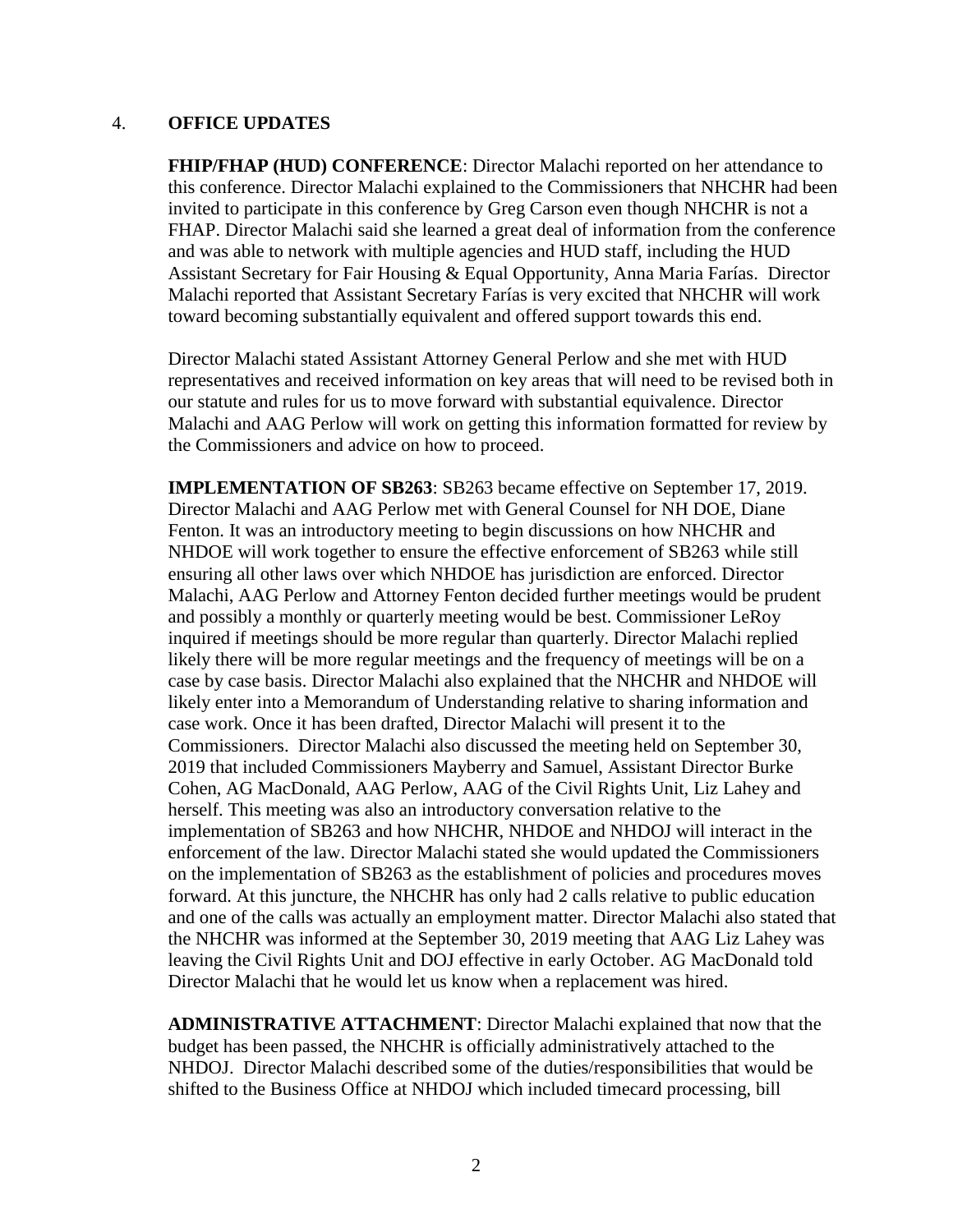paying, supply ordering, and onboarding/exiting of staff. Director Malachi will be meeting with NHDOJ Business Office Representatives to discuss the NHCHR's needs. Commissioner Shirley inquired if the movement of these responsibilities would impact staff. Director Malachi explained that the movement would not impact staff. Although some of the responsibilities fall to the Administrative Assistant position, that person will oversee the work done at NHDOJ to ensure it is done correctly. Furthermore, the Administrative Assistant position has been underutilized and according to its Supplemental Job Description there are a significant amount of tasks that will replace the tasks being completed by NHDOJ. Commissioner Shirley requested a copy of the Administrative Assistant's Supplemental Job Description. Director Malachi explained that having the Administrative Attachment will allow the office to run smoother and allow the Administrative support staff to support the Commission staff with our statutory mandate of enforcing the law and proving trainings. The Commissioners' expressed concern that attachment was a precursor to the Commission being absorbed into the NHDOJ. Director Malachi stated this is not true and not possible without a huge statutory change to NH RSA 354-A. Commissioner Mayberry added that the attachment frees up the Administrative Assistant to complete other necessary tasks for the Commission and allows the Commission to strengthen its relationship with the NHDOJ.

**EEOC FEPA REGIONAL CONFERENCE**: Director Malachi stated the EEOC FEPA Regional Conference will be located in New Hampshire this year. Director Malachi said the dates are currently in flux according to the EEOC due to hotel difficulties. Director Malachi will update the Commissioners once the dates and location are solidified. Commissioner Mayberry asked if the NHCHR needed to do anything as it is the host. Director Malachi explained the host state generally sets the training topics/agenda. Director Malachi will update the Commissioners once the agenda is set and will the the Commissioners know if anything else is needed. The Commissioners are welcome to attend the conference.

#### 5. **REVIEW OF INVESTIGATOR CASELOAD**

Assistant Director Burke Cohen stated the NHCHR fulfilled its FFY19 EEOC Contract plus eight. Assistant Director Burke Cohen said the FFY20 contract has not yet been signed and that we have not yet been given the contract amount. Assistant Director Burke Cohen also commended the investigators for their hard work in completing our contract.

#### 6. **HEARING SCHEDULE UPDATE**

Assistant Director Burke Cohen stated the hearing scheduled for November 5, 2019 will not go forward as it has been removed to NH Superior Court by Respondent. Assistant Director Burke Cohen asked for volunteers for the December 4, 2019 Hearing Date. Commissioner Mayberry, Palardy and Keye volunteered and Commissioner Samuel volunteered to be back up. Assistant Director Burke Cohen stated the process of scheduling probable cause cases and that those on the schedule are those received to date.